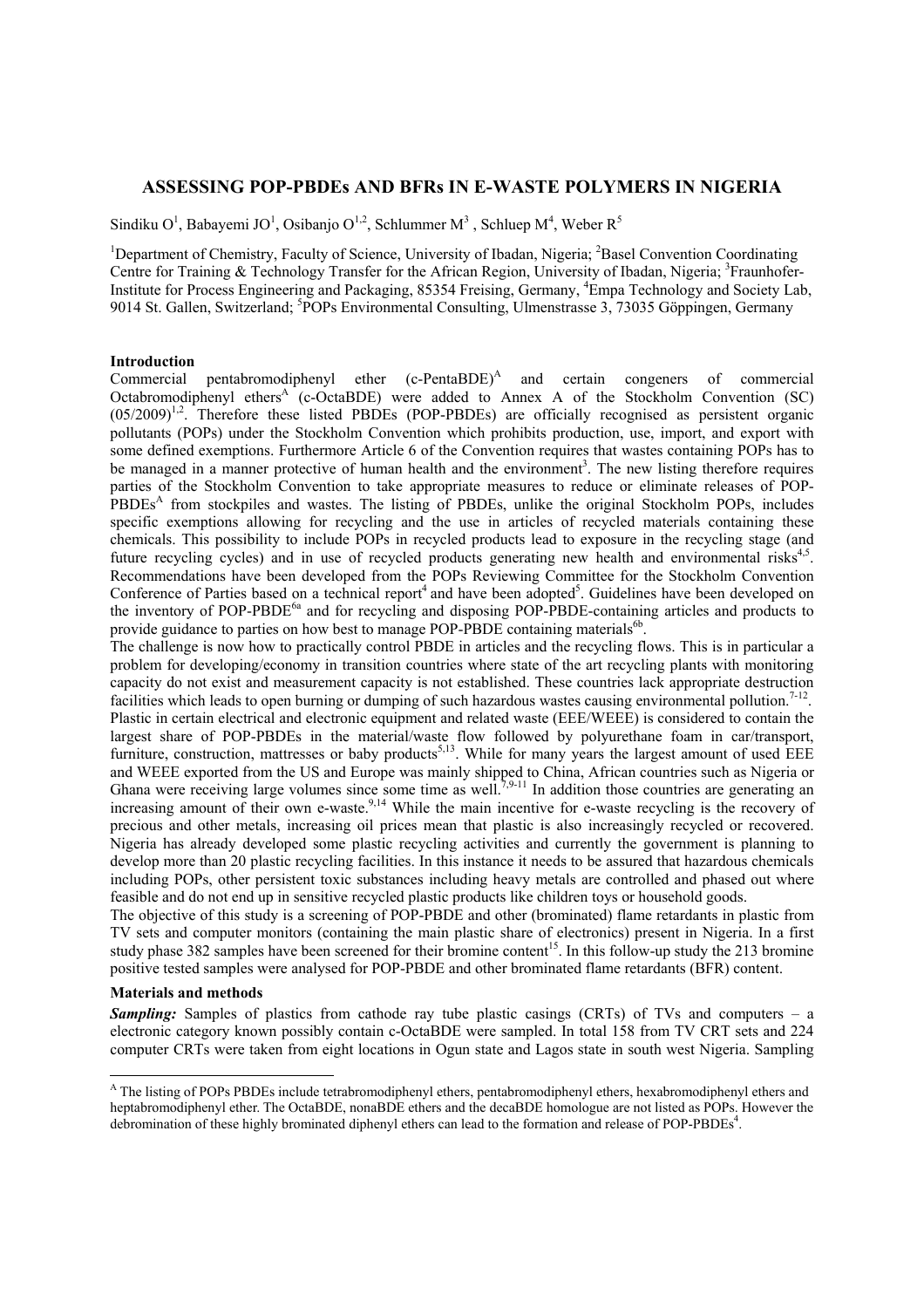was carried out in January to March 2011. The samples were specifically selected from waste storages, electronics workshops, roadsides, dumpsites and dismantling sites. The labels on the TVs and computer monitor plastic housings were examined for information on the manufacturer, brand, model, serial number, year and origin of production.

*Sample preparation and measurement:* Small pieces were cut of each polymer samples (approx. 100 x 50 mm). These were subjected to X-ray fluorescence analysis (X-lab 2000, Spectro, Kleve, Germany) in order to quantify bromine, chlorine, cadmium and lead semi-quantitavely.

In aluminium foil coated 100 ml glass vials, 1 g of the samples were dissolved in 9 g of tetrahydrofuran and precipitated with 40g of n-hexane. The supernatant was separated from the precipitated polymer and an aliquot was passed through a 45 µm PTFE syringe filter. Filtered extracts were then diluted with the 100-fold amount of toluene and subjected to GC-ECD analysis (TraceGC, Thermo) equipped with a ZB-5 MS inferno (15m x 0.25 mm x0.1µm, Phenomenex). GC injector and detector temperatures accounted for 295˚C and 320˚C respectively and the oven temperature was programmed as follows: 140°C (1min), 20K/min (280°C), 4K/min (300°C), 20K/min (325˚C).

BFR were identified by comparison of retention times with external technical standards of c-OctaBDE, commercial Decabromodiphenyl ether (c-DecaBDE), Tetrabromobisphenol A (TBBPA) and 1,2- bistribromophenoyethane (TBPE). The same standards were used to quantify their amount.

*Quality control*. The measured bromine content was calculated from the quantified amounts of specific BFR and compared to the bromine level measured by X-ray fluorescence.

a) the extraction process may not have been complete, b) the ECD detector was not completely stable over all 500 injections and c) the X-ray fluorescence analysis provides only semi-quantitative data, the identification of the most relevant BFR present in the sample were considered complete, when the calculated bromine level accounted for at least 50% of the measured concentration.

# **Results and discussion**

## *1. Selection and XRF screening of samples*

The ranges of the year of production were 1987-2006 for computers, and 1981-2004 for TVs. This time span is considered being the most relevant for the use of POP-PBDEs as their production is thought to have been stopped in about 2004<sup>4</sup>. The numbers of samples with the regions of origin (production or assembly) are shown in Table 1. A total of 382 CRT samples were collected - 224 from Computers and 158 from TV sets – and year and origin noted. For computer samples, the highest proportion was from Asia (100), followed by America (74), and then Europe (50). Most of the TV samples were obtained for Europe (100), followed by Asia (58), and none from America<sup>B</sup>. This broadly reflects presence of these e-wastes in Nigeria.

The samples had been screened with XRF and positive tested samples have been further analysed by GC-ECD and GC-MS for PBDEs and other brominated flame retardants. In this first sampling campaign of plastics entering and present in Nigeria, TV sets and computers were targeted. These two electronic groups contain the largest share of plastic in e-waste. Furthermore the recycling of the plastic of these e-products is of particular interest from an economic perspective.

### *Results from XRF screening*

 $\overline{a}$ 

152 of the 224 screened computer CRT casings contained BFRs. 70 of the screened 224 computer casings from the three regions contained phosphor at a level between 0.1 to 2.0% indicating that about 31.3% of these samples were equipped with phosphor organic flame retardants (PFRs). Only 6.5% of computer monitor casings did not contain flame retardant systems based on BFRs or PFRs.

61out of the 159 TV CRT casings contained BFRs. Phosphor levels were low in almost all the TV samples showing that the TV casing from Asia and Europe have not been treated with phosphorus flame retardants.

# *2. Results from instrumental analysis*

All samples that where tested positive to bromine were analysed for different type of brominated flame retardants using GC-ECD. Some bromine positive samples did not show a response in the ECD indicating a oligomeric BFR. Also, a group of samples that shows a similar ECD pattern which does not belong to the 4 indicated BFRs (TBPE, TBBPA, c-OctaBDE, c-DecaBDE) are been analysed with GC/MS.

<sup>&</sup>lt;sup>B</sup> Second hand TVs are not imported from the US as the systems are not compatible.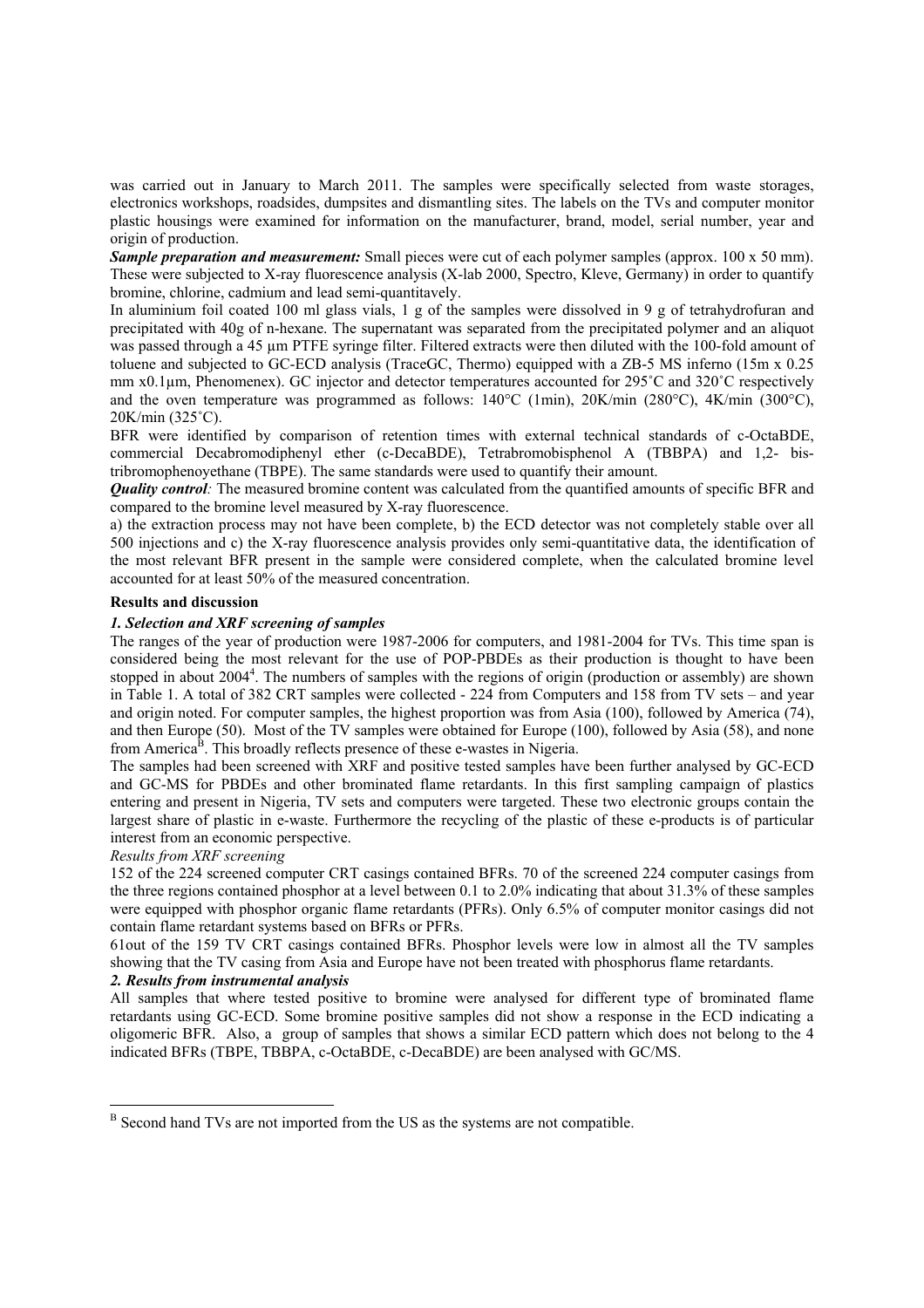### *Samples containing POP-PBDEs*

5 samples out of the 159 Television samples analysed had c-OctaBDE and related POP-PBDEs with concentration ranging from 0.1% to 29.00% (see table 1). All c-OctaBDE containing TV samples where produced before 1990 and 80% of these TV sets were manufactured in Europe (please note that second hand TVs from the US are not sent to Nigeria<sup>B</sup>). These impacted samples resulted in an average concentration for all 159 TV samples of 0.69% c-OctaBDE and therefore above the maximum permissible level of 0.1% as stipulated by the RoHS Directive 2011/65/EU Annex II. Therefore these polymers can only be used for recycling into electronics after removing the bromine containing casings.

3 samples out of the 224 computer CRT sample screened for BFRs had c-OctaBDE with concentration ranging from 0.87% to 5.09% (see table 1) Only one sample (a Compaq produced 2003 in USA) from all screened computers contained c-OctaBDE added as a BFR at a level of 5%. The other two c-OctaBDE positive tested samples contained c-OctaBDE at around 1% indicating that the c-OctaBDE rather stem from recycling of c-OctaBDE containing polymers. The average concentration recalculated to total polymers of the 224 computer CRTs was 0.05%. While this average concentration is below the maximum permissible RoHS limit of 0.1% it is currently not known what low POPs limit will be suggested by Basel Convention. The recommendation from the Conference of Parties is to separate POP-PBDE containing polymers and not to recycle them.

| <b>SAMPLE</b> | Conc. of c-                   | Country                                            | <b>Brand</b>                 | Year of     |
|---------------|-------------------------------|----------------------------------------------------|------------------------------|-------------|
| Type          | OctaBDE $(\% )$               | (production)                                       |                              | manufacture |
| <b>TV CRT</b> | 29.00                         | U.K                                                | <b>ITT Consumer Color TV</b> | 1986        |
| <b>TV CRT</b> | 6.41                          | Germany                                            | Saba Color TV                | 1986        |
| <b>TV CRT</b> | 0.10                          | China                                              | Anitech Color TV             | 1989        |
| <b>TV CRT</b> | 0.66                          | Germany                                            | Saba Color TV                | 1983        |
| <b>TV CRT</b> | 5.93                          | Germany                                            | Saba Color TV                | 1988        |
| PC CRT        | 5.09                          | U.S.A                                              | Compag                       | 2003        |
| PC CRT        | 0.95                          | U.S.A                                              | <b>IBM</b>                   | 2005        |
| PC CRT        | 0.87<br>$\alpha$ 1 1 $\alpha$ | China<br>$\sim$ $\sim$ $\sim$ $\sim$ $\sim$ $\sim$ | Compag                       | 2003        |

**Table 1:** TV and PC CRTs where OctaBDE have been detected

# *Samples containing other flame retardants*

The major flame retardants in the screened TV CRTs were Decabromodiphenylether (DecaBDE), followed by TBPE, TBBPA also all at higher levels compared to c-OctaBDE.

24 samples out of the 159 TVs samples (15%) analysed for BFRs contained c-DecaBDE with concentrations ranging from 0.086% to 23.7% (average 5.7%) which corresponds to an average concentration of 0.86% for the polymers 159 CRT TV screened and therefore more than 8 times above the RoHS limit. 7 Television sample had TBBPA with concentration ranging from 0.85% to 16.9%, average concentration for total polymer of 0.90%.

The major (other) flame retardants detected in computers CRTs were TBBPA, followed by TBPE and c-DecaBDE present in higher concentration than c-OctaBDE. 10 samples out of the computer sample analysed for BFRs had c-DecaBDE with concentration ranging from 0.26% to 5.4% (average 1.28% which corresponds to an average concentration of 0.08% for the polymers from all 224 CRT PCs screened and therefore is around the RoHS limit value. 102 samples out of the computer sample analysed for BFRs had TBBPA with concentration ranging from 0.10% to 17.7% with average concentration of 5.0%.

# *3. Calculation of total brominated flame retardants in Nigerian CRTs*

The data on total CRT volume in Nigeria has been established in the inventory of EEE/WEEE and amounts to 791325 tonnes containing 237000 tonnes plastic<sup>16</sup>. From the average concentration of c-OctaBDE (and POPs hexaBDE and heptaBDE therein) derived from this study we estimated the total amount of c-OctaBDEs in CRT plastic in Nigeria to 1327 tonnes (including 146 tonnes hexaBDE and 570 tonnes HeptaBDE) (Figure 2). The POP-PBDE inventory using the SC inventory approach<sup>6a</sup> (tier 2) resulted in an estimate of 284 tonnes c-OctaBDE (31 tonnes hexaBDE and 122 tonnes heptaBDE). Therefore amount of c-OctaBDE in TVs derived from this study was estimated 2.7 times higher compared to the factors suggested by the SC POP-PBDE inventory guidance<sup>6a</sup>. The probable reason is that the factors for the SC inventory guidance were derived from monitoring in European WEEE recycling facilities having probably more recent WEEE equipment processed compared to the WEEE stocks in Nigeria assessed in this study. The factors derived in this study reflecting the Nigerian CRT stock situation is probably more appropriate for the EEE/WEEE stockpiles in the African region.